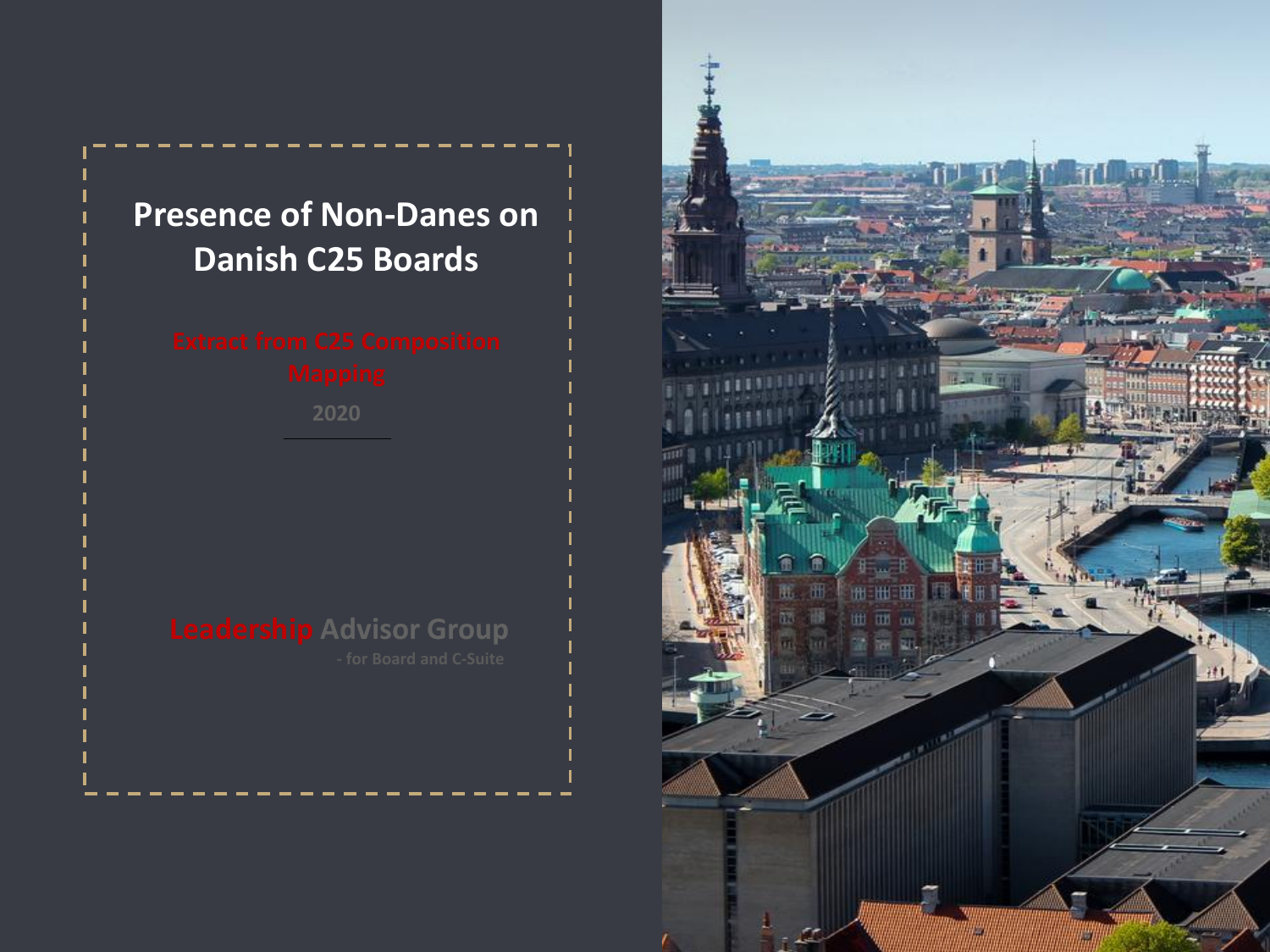## Introduction

*The methodology*

This report presents partial results of our analysis of the current board compositions of 24 companies on the C25 index in Denmark. Specifically, the C25 refers to the 24 most traded companies in Denmark.

The full analysis was conducted by measuring the demographics of board members, including nationality, as well as their experience, using their occupations as proxies. We measured a broad range of functional as well as other experience, including international and board experience.

Knowledge of the board members' careers was obtained through desk research of CVs and other sources. To complete this analysis, around **170 CVs** were examined and documented. Given the imperfect information associated with such a method, the results should only be taken as indicative and as a starting point for discussion.

Lastly, only shareholder-elected board members were incorporated into the analysis, while employee-elected board members were excluded. For full detailed results contact [reception@leadershipadvisorgroup.com.](mailto:reception@leadershipadvisorgroup.com)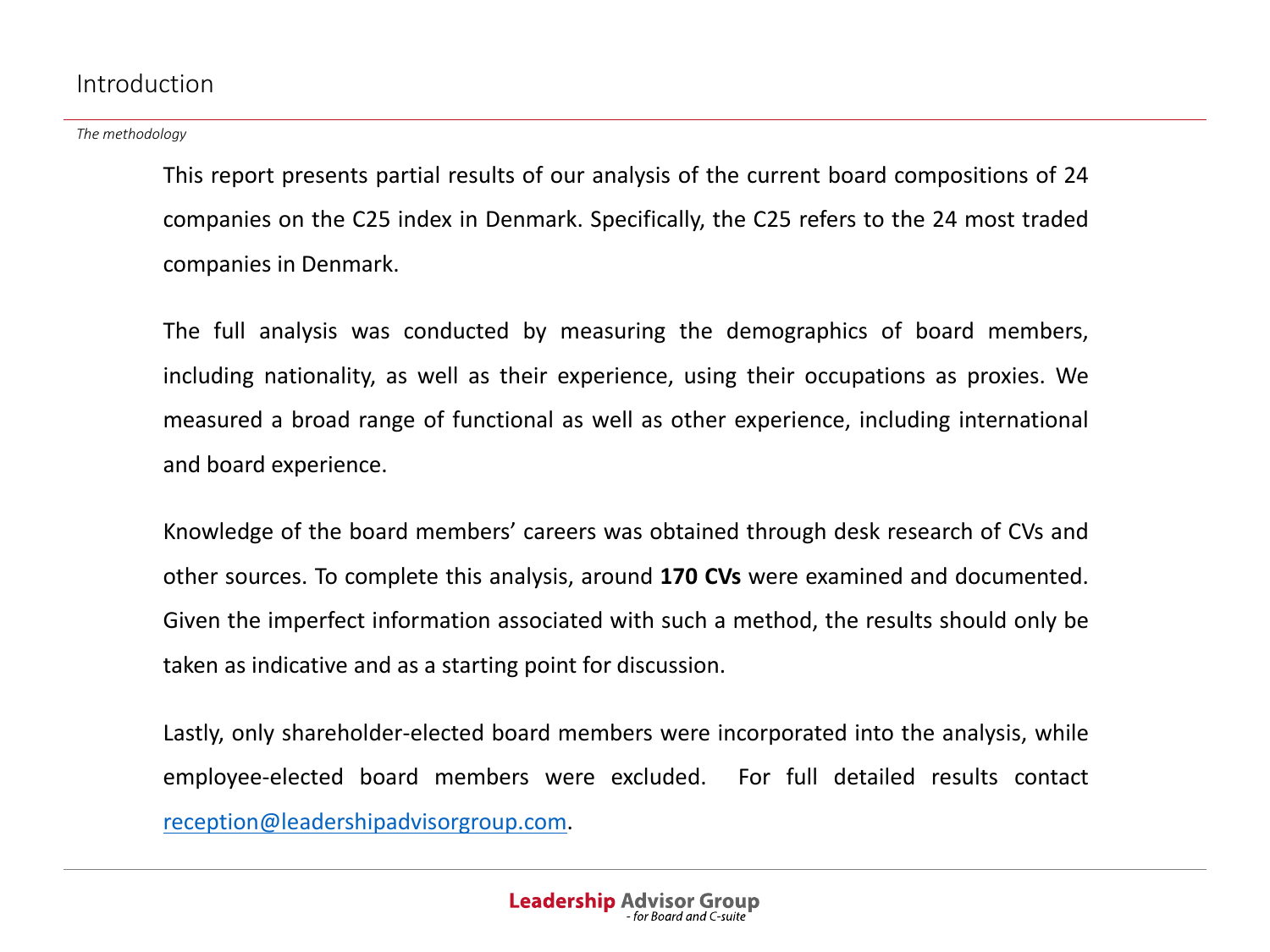There are huge differences in the % of non-Danes (foreigners) on the boards of the Danish C25 companies.

While GN Store Nord currently has no Danes on the board, 4 companies Ambu, Coloplast, Jyske Bank and Demant had ONLY Danes on the board during the period of 2018-2020.

Good progress toward diversifying nationality is being made, however. Fifteen companies have at least 50% non-Danes, and ten show increases in the % non-Danish over the three years. Still, some companies have only or a majority Danish on the board – possibly not the best recipe if the company has most of its sales outside Denmark ?



**Leadership Advisor Group** 

- for Board and C-suite